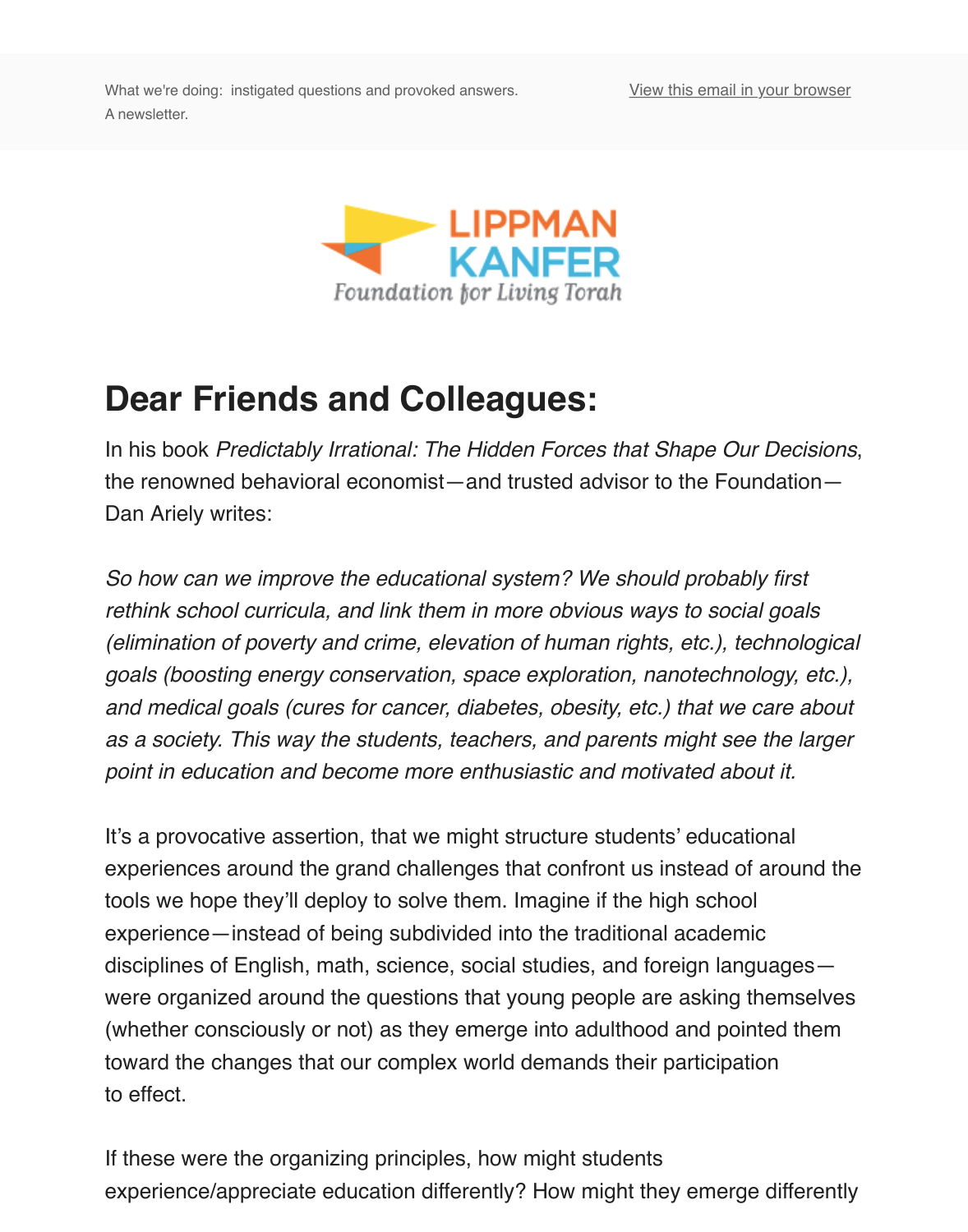world help to shape the areas of inquiry that their teachers facilitate. For example, a query about how birds fly might lead to a unit of study that encompasses learning about the biodynamics of flight; the convergent evolution that led bats, bees, and birds to develop analo[gous mechanis](https://en.wikipedia.org/wiki/Reggio_Emilia_approach)ms for flight; the history of human-powered flight; etc. I imagine that, in Ariely's formulation, v could build on the Reggio approach in developmentally appropriate ways, deriving the questions through which we organize student learning toward e more-complex and -nuanced encounters with the broader world.

This approach mirrors our vision at the Foundation. We're cognizant of the tremendous challenges facing us as Jews, Americans, and citizens of the world, and we believe that Jewish wisdom—along with the wisdom embedd in many other traditions—can help us design solutions. The winners of the inaugural Lippman Kanfer Prize for Applied Jewish Wisdom—described in greater detail below—embody this vision in profound and inspiring ways. The are many reasons that these outstanding programs were selected from amo the hundreds of worthy applicants for the Prize, but I want to highlight one feature common to both.

Ask Big Questions Jewish Conversation Guides and Hadran Alach: Bringing Our Jewish Agricultural Heritage to Life each emerge from a universal challenge, one that all human beings face, and then apply particular Jewish wisdom to address it. At its core, Ask Big Questions represents a response the fundamental human question, "How ought we to live together with peopl [different from us?" Similarly, Hadran Alach start](http://www.askbigquestions.org/)[s from the question, "How ou](http://pearlstonecenter.org/)ght we to feed ourselves?"

These are universal questions, ones which we all answer—too often implicit without reflection—every day through our actions and choices. In response the first, we might celebrate diversity, seek to understand, try hard to see on another *b'Tzelem Elohim*, in the image of God, seek to persuade, retreat to political echo chambers, self-segregate with like-minded people, link arms, t up arms. In the course of a day, let alone a lifetime, we will likely do many of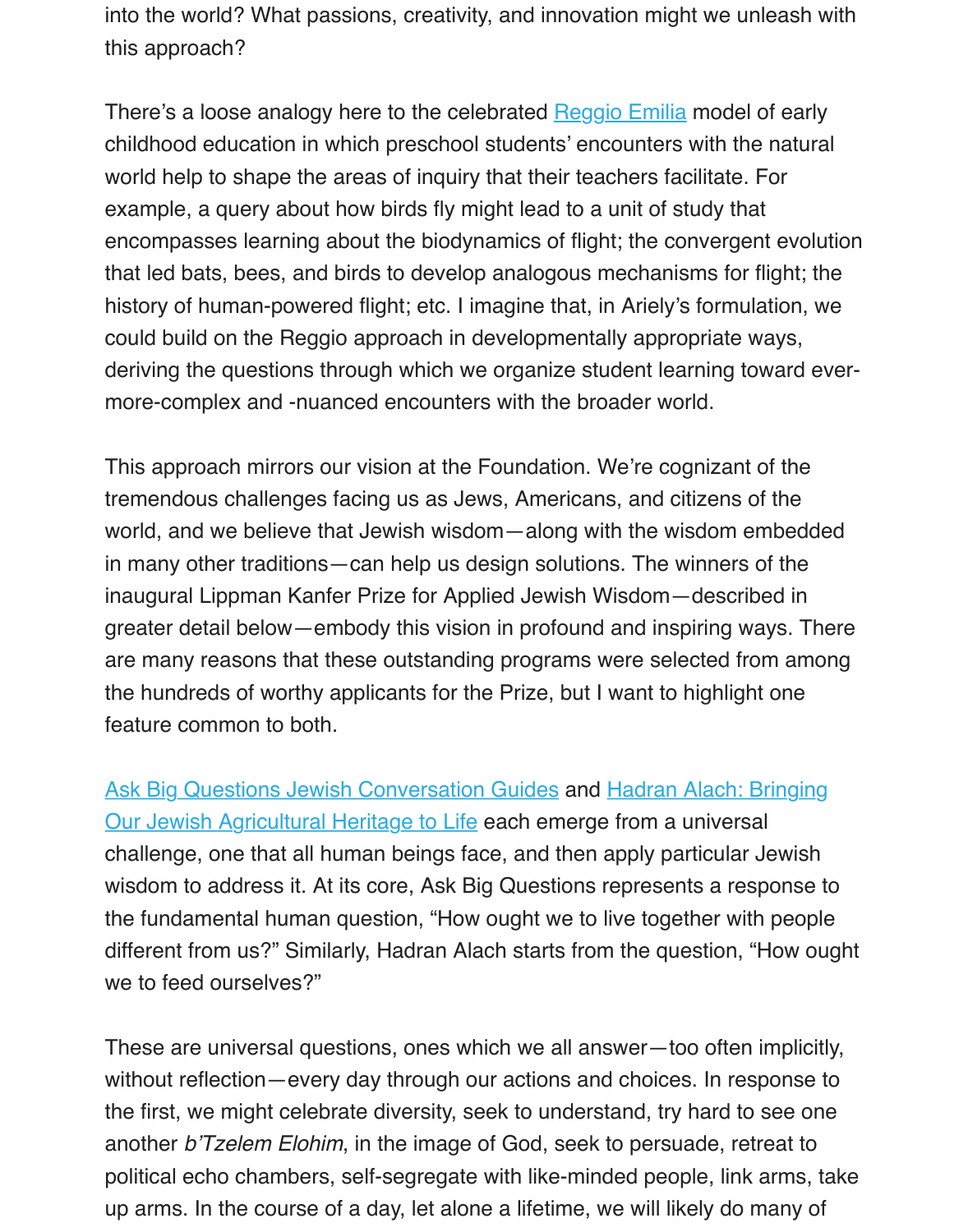Mac. As I've learned from the neuroscientist Drew Westen, all of these responses are in us and triggerable, even if latent much of the time.

Both Ask Big Questions and Hadran Alach are united in eschewing pat responses to these primal questions and instead offering serious pathways tools to support our lifelong struggle to address them. They share a belief the Jewish wisdom can guide us in our ongoing efforts to live better lives for having struggled with questions that matter.

All of us at the Foundation are inspired and humbled by their work, and by the work of all of the applicants to the Prize, and are honored to contribute to the growing impact.

Best,

Aaron



# **GIVING**

Fifty years ago, Goldie and Jerry Lippman made the decision to start a small foundation to carry out their commitment to and passion for *tzedakah*. Today, Lippman Kanfer Foundation for Living Torah celebrates their legacy and conviction that Jewish wisdom can be a profound source of inspiration and guidance by awarding the inaugural Lippman Kanfer Prize for Applied Jewish Wisdom.

By shining a sp[otlight on the incredible div](http://lippmankanferprize.org/about/)ersity of programs and projects that are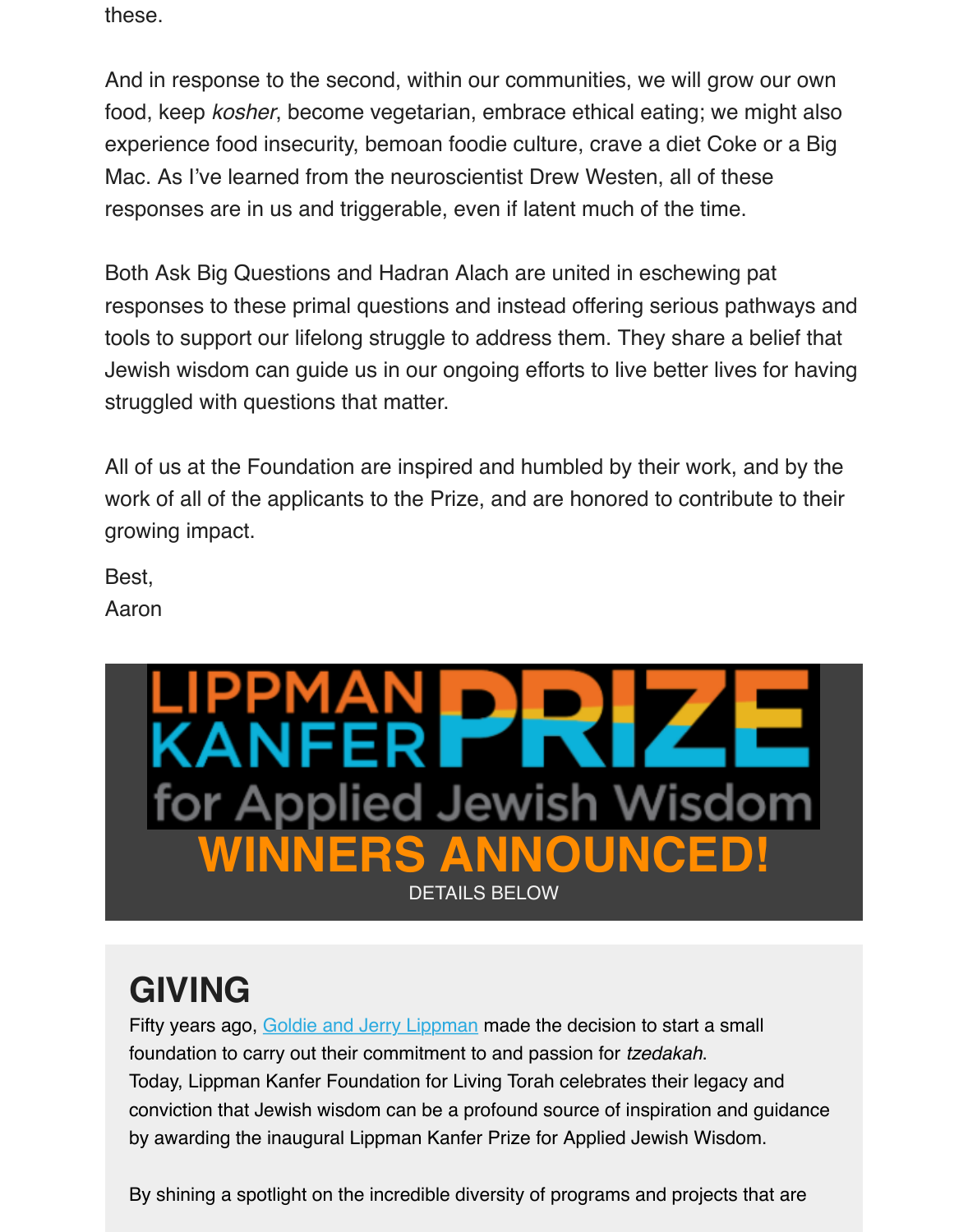#### The Winner of the Local Category is:

Hadran Alach: Bringing Our Jewish Agricultural Heritage to Life**, a program of the Pearlstone Center in Baltimore, MD.** 

Rooted in Torah and embracing all people and all life, Pearlstone inspires over 20,000 individuals of all ages each year by embodying the environmental and agricultural wisdom of our ancient, rich Jewish tradition. Participants harvest [according to Torah food justice laws, plant according to laws of](http://lippmankanferprize.org/profile/?profile=hadran-alach-bringing-our-jewish-agricultural-heritage-to-life&entryid=363) forbidden mixtures, and model the Hebrew calendar's sacred sustainable rhythms of rest—Pearlstone brings this Jewish wisdom into participants' lived experiences.

Hadran Alach brings to life an aspect of Jewish wisdom nearly lost in our contemporary highly urbanized society: Jewish agricultural laws and practices. By operating a farm that observes Biblically mandated practices such as tithing, leaving the corners of the field unharvested, leaving gleanings for the poor to gather, and shmita – a sabbatical year where the fields are left fallow – and inviting thousands to share in the experience of producing food in a way that advances the values of justice with a spirit of joy and respect for the rhythms of nature, Hadran Alach demonstrates that even ancient wisdom can be transformative today.

#### The winner of the National/International Category is:

**Ask Big Questions Jewish Conversation Guides, a program of Ask Big Questions established by Hillel International.** 

Since 2011, Ask Big Questions has created over 30 conversation guides that use Jewish wisdom to help participants wrestle with some of our biggest human questions about social justice, diversity and inclusion, forgiveness, and other topics. [These conversation guides have been download](http://lippmankanferprize.org/profile/?profile=ask-big-questions-jewish-conversation-guides&entryid=941)ed by over 40,000 users in a wide array of settings. They have provided a powerful and scalable approach for both professional educators and laypeople to engage themselves and each other, and apply Jewish wisdom directly to people's biggest questions.

Ancient and contemporary wisdom are both brought to bear on the Big Question an into dialogue with the participants. The outcome is that participants leave thinking about the behaviors they wish to undertake as a result of the conversation they've had and the wisdom with which they've engaged.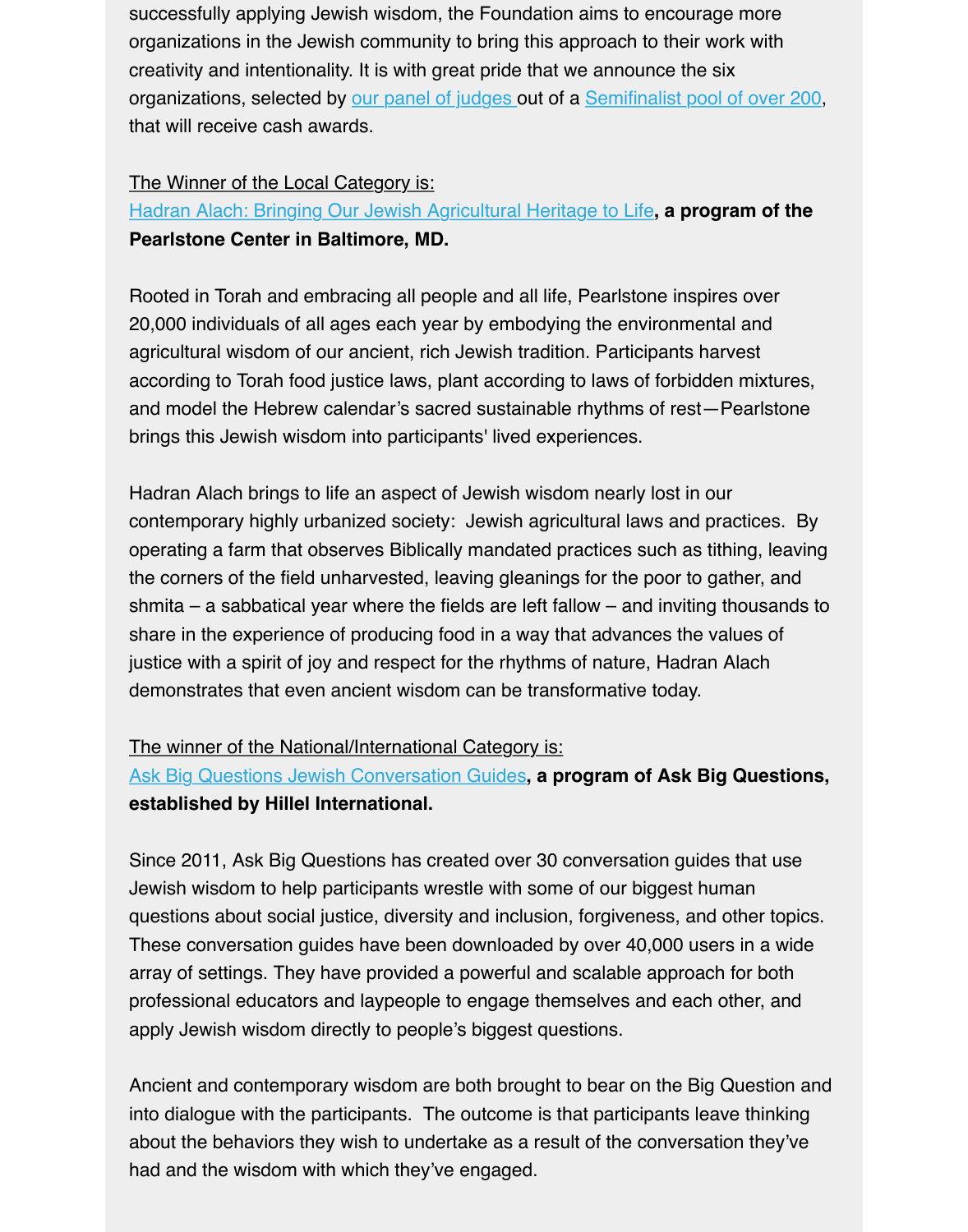- mentorship.
- Milwaukee Jewish Artists' Laboratory, a program of the Harry and Rose Samson Family Jewish Community Center in Milwaukee, WI (local) - a [community of professional Jewish artists that meet](http://lippmankanferprize.org/profile/?profile=bnaiture-pre-teen-rite-of-passage-and-mentorship&entryid=1048) to study texts together, exploring their meanings and relevance to their personal and professional lives.
- Encounter, based in New York and Israel (national) is a non-partisan [educational organization that seeks to](http://lippmankanferprize.org/profile/?profile=milwaukee-jewish-artists-laboratory&entryid=405) galvanize constructive Jewish leadership on the Israeli-Palestinian conflict through experiential programs.
- The Urban Adamah Fellowship, a program of Urban Adamah, based in Berkeley, CA (national) - a residential immersive ecospiritual-Jewish-social justice bootcamp for young Jews that integrates applied Jewish wisdom with [sustainable](http://lippmankanferprize.org/profile/?profile=encounter&entryid=561) agriculture and social justice training.

Taken together these six programs provide a glimpse of a new Jewish reality that is emerg[ing today: a renewed endeavor](http://lippmankanferprize.org/profile/?profile=urban-adamah-fellowship&entryid=1054) to use Jewish teachings and practices to have profound, even transformative, impact on the lives of Jews (and in some cases others as well), by bringing them to bear, openly and creatively, on the real issues and aspirations that animate us. Each of the six winning programs, and many more among the entrants, treats Jewish tradition with deep respect, but also with a willingness to reshape it, to delve into it from multiple perspectives, even to mix it with wisdom from other traditions so that it can be applied with a sense of personal ownership and authenticity by their participants.

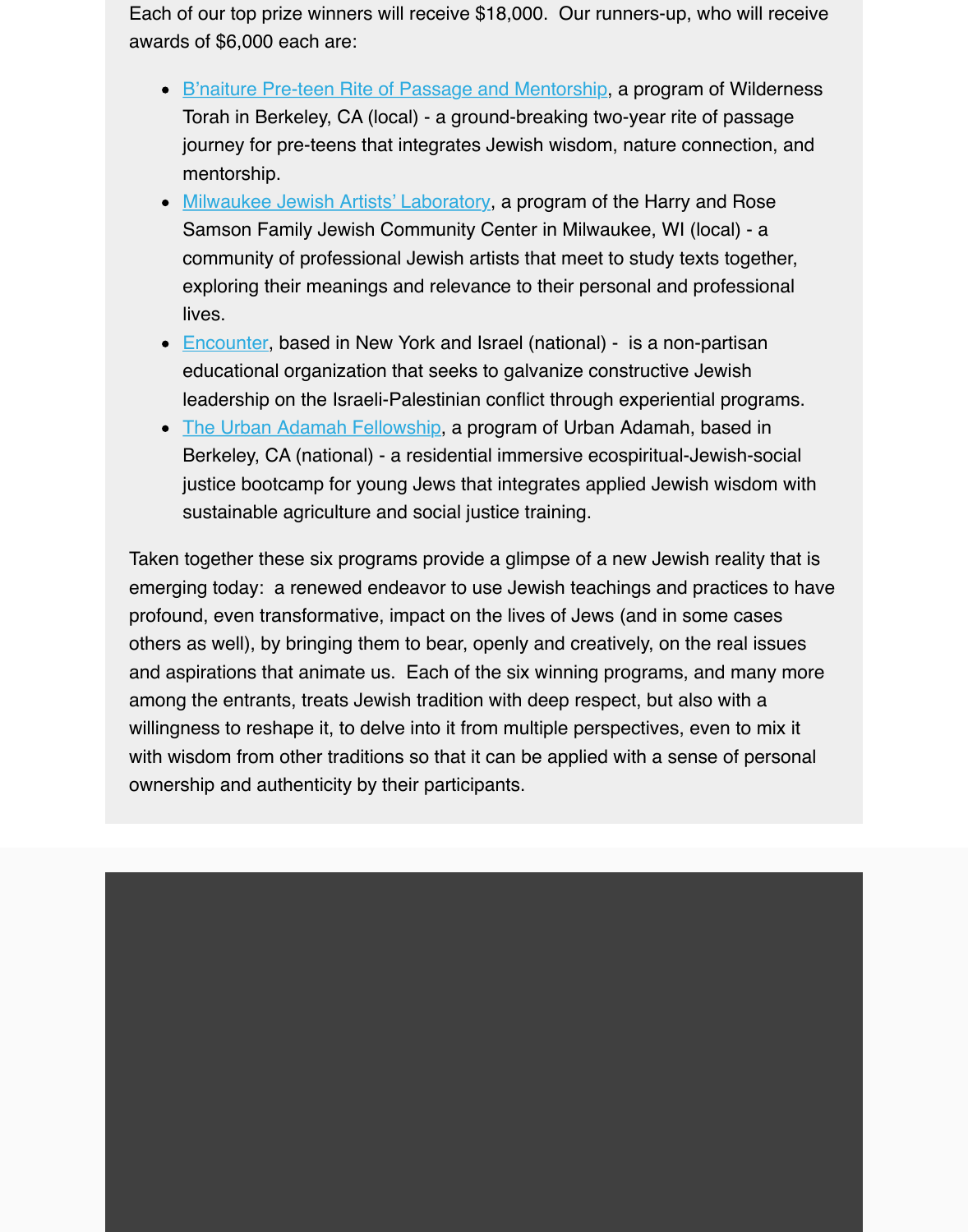

How can Jewish wisdom help guide you in today's America? Watch the video above for a short list of wisdom we've turned to following the election - and share with thos still searching for inspiration!



The video above recommends further examination of *Tochecha*, the Jewish wisdom around Rebuke, and the multiple perspectives offered in this month's Sh'ma Now!

## **LEARNING**

Of the many frameworks used to apply Jewish wisdo[m, we have](http://forward.com/shma-now/) found personal and institutional power in Jewish Sensibilities, the terminology introduced b[y Vanessa](http://forward.com/shma-now/)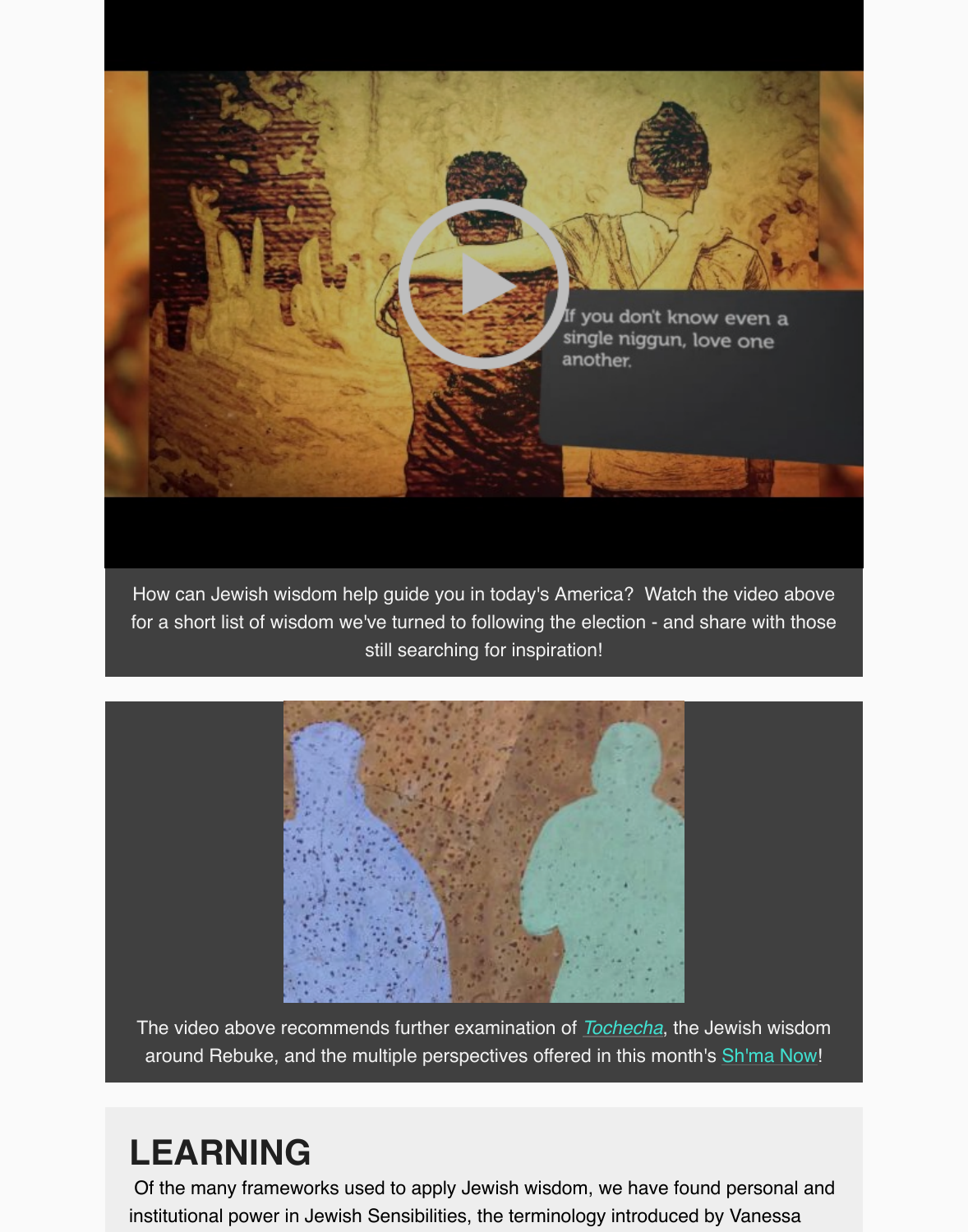present a first iteration of that work for public use. A variety of new and curated content, ready for practical use by educators and other Jewish professionals, is now available at www.JewishSensibilities.org

Please check it out!



## **SHARING**

The merger of UpStart, Bikkurim and Joshua Venture Group was an incredible example of three organizations coming to the table to partner in an open and creative way - we're in awe of their willingness to innovate internally, in the best interest of the sector!